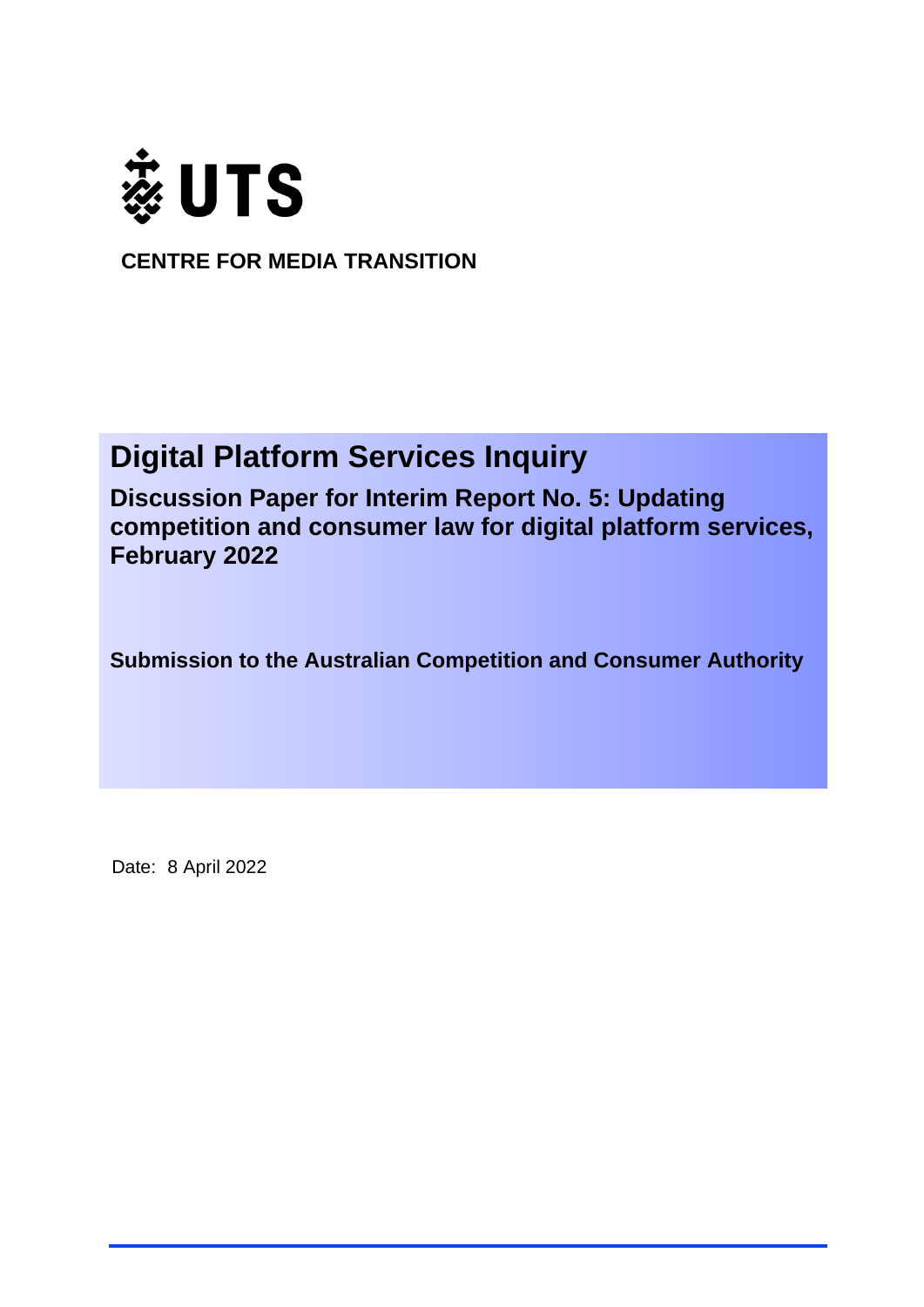### About the Centre for Media Transition

The Centre (CMT) was established in 2017 as an applied research unit based at the University of Technology Sydney (UTS). It is an interdisciplinary initiative of the Faculty of Arts and Social Sciences and the Faculty of Law, sitting at the intersection of media, journalism, technology, ethics, regulation and business.

Working with industry, academia, government and others, the CMT aims to understand media transition and digital disruption, with a view to recommending legal reform and other measures that promote the public interest. In addition, the CMT aims to assist news media to adapt for a digital environment, including by identifying potentially sustainable business models, develop suitable ethical and regulatory frameworks for a fast-changing digital ecosystem, foster quality journalism, and develop a diverse media environment that embraces local/regional, international and transnational issues and debate.

The CMT is also home to the APAC bureau of the global verification organisation, First Draft, that aims to combat misinformation.

This submission was prepared by:

- Dr Karen Lee, Senior Lecturer, Faculty of Law
- Professor David Lindsay, Faculty of Law
- Professor Paul Paterson, Adjunct Professor, UTS Business School
- Dr Derek Wilding, Co-Director, Centre for Media Transition

#### **CONTACT**

Centre for Media Transition Faculty of Law, University of Technology Sydney Building 2, Level 15 UTS City Campus, Broadway PO Box 123, Broadway NSW 2007

cmt@uts.edu.au +61 2 9514 9669

cmt.uts.edu.au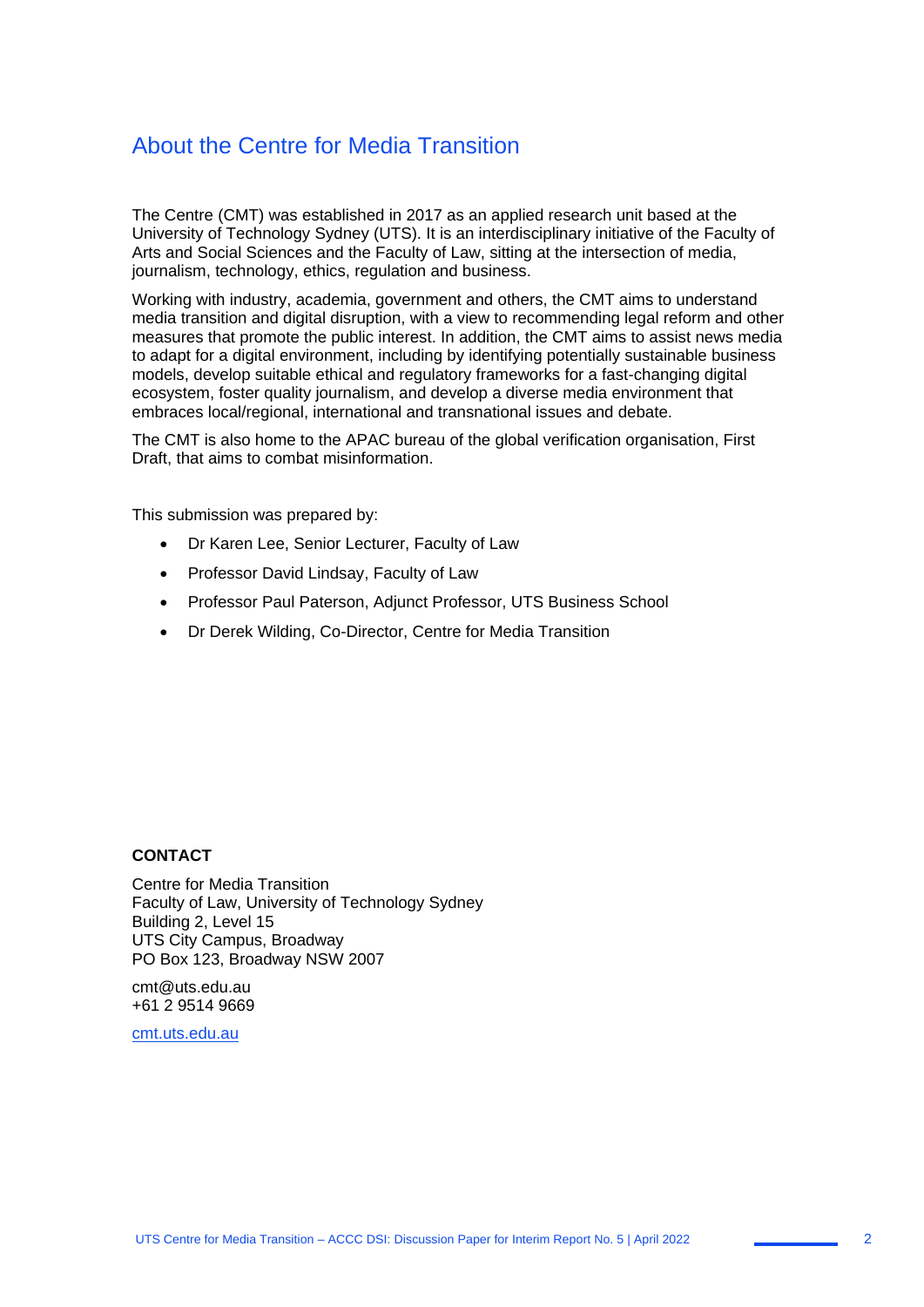### **Introduction**

Thank you for the opportunity to contribute to this consultation. We recognise the importance of the ACCC's five year Digital Services Inquiry, which builds on both the Digital Platforms Inquiry (DPI) and the Digital Advertising Services Inquiry. The Centre's contributions to the DPI mainly concerned the impact of digital platforms on news and journalistic content, but we have a longstanding interest in regulatory mechanisms used in the communications sector, particularly co-regulation, and we have since provided submissions to the review of the Privacy Act on matters raised by the ACCC in the DPI. In this submission we comment in three areas covered by the Discussion Paper:

- aspects of competition law
- the regulatory tools that might be used to implement reform
- resolving disputes.

 $\overline{a}$ 

### Issue 1: Competition law

• **Consultation Question 1:** What competition and consumer harms, as well as key benefits, arise from digital platform services in Australia?

Digital platforms are characterised by features that confer entrenched and significant market power. As the UK Competition and Markets Authority (CMA) pointed out in its 2020 market study into online platforms, the factors contributing to this market power include: network effects and economies of scale; control of access to consumer data; influence over consumer decision-making, including through default settings; a lack of transparency over complex decision-making algorithms; and the interaction between elements of the complex business ecosystems controlled by platforms, such as by data sharing and matching at scale, and consumer 'lock-in'.<sup>1</sup>

The market power of digital platforms can undermine efficiency and innovation, and harm consumers. For example, platforms can set monopoly prices in relevant markets, such as advertising markets. Control over large data sets can deter innovation, by creating barriers to entry by potential competitors. Moreover, platforms may engage in a variety of exclusionary practices, such as preferencing their own services over those of competitors. They may use 'intermediation bias', such as in relevant algorithms, to influence consumers interactions so as to maximise profits at the expense of consumer satisfaction. Similarly, platforms can limit consumer choice, including by using 'dark patterns' to influence consumer decisions.

As explained in this submission, the factors conferring market power, and the conduct of digital platforms, pose considerable challenges to the Competition and Consumer Act (CCA) and Australian Consumer Law (ACL).

• **Consultation Question 2:** Do you consider that the CCA and ACL are sufficient to address competition and consumer harms arising from digital platform services in Australia, or do you consider regulatory reform is required?

The experiences of the ACCC (and regulators in overseas jurisdictions), as well as expert reports, suggest Australia's existing competition law is not well suited to enhancing digital platform services competition in relevant markets, and reducing harm from anti-competitive

<sup>1</sup> Competition and Markets Authority, *Online Platforms and Digital Advertising: Market Study Final Report*,

<sup>1</sup> July 2020. https://www.gov.uk/cma-cases/online-platforms-and-digital-advertising-market-study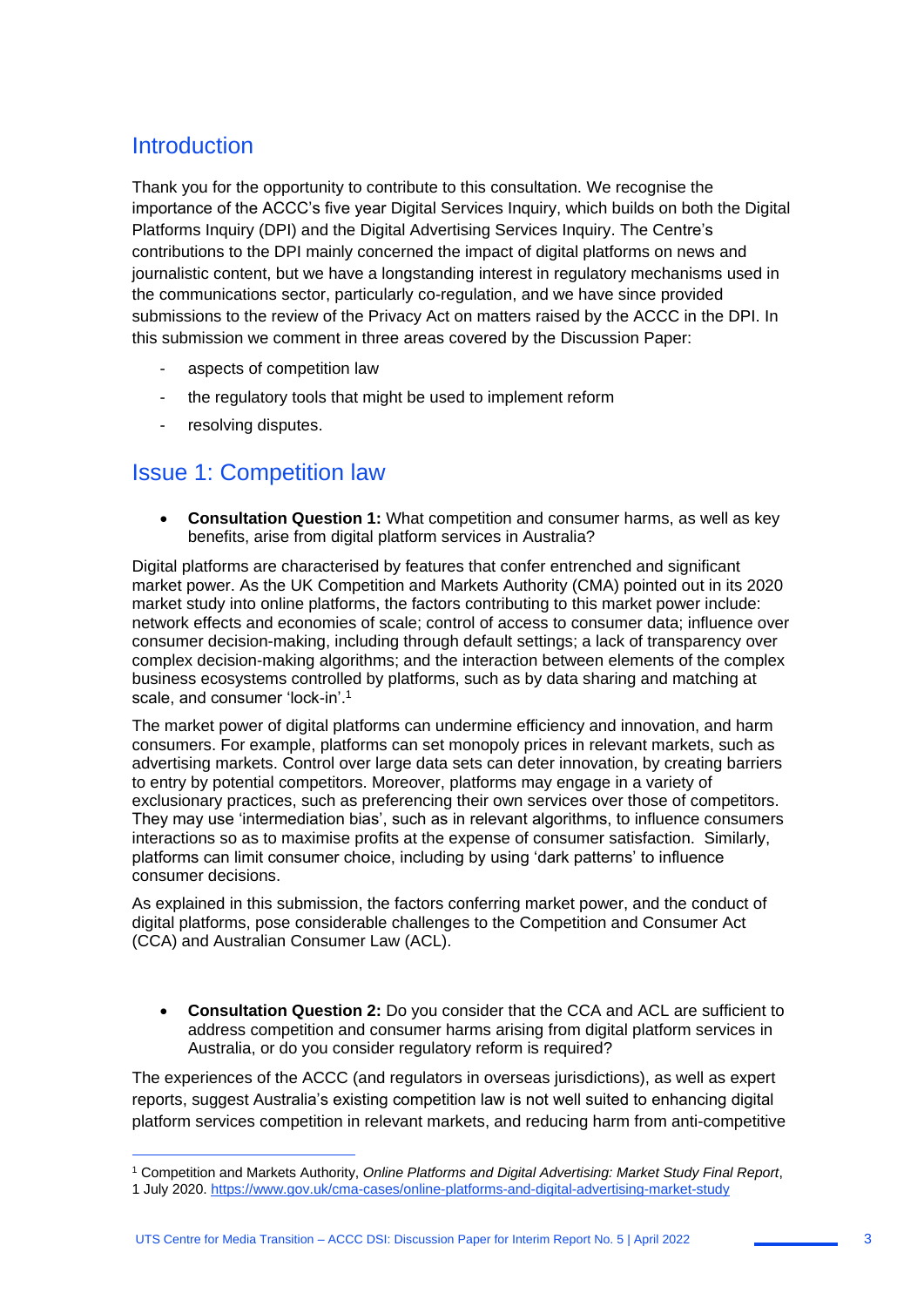conduct. This is largely due to the differences between the business model of digital platforms and traditional businesses. As established by a number of expert reports – including the Stigler Center Report, the Furman Report and the 2020 CMA market study report – there are conceptual and practical difficulties in applying conventional competition law to digital platforms.<sup>2</sup>

The essential problem is that the data and algorithm-driven, advertising-supported business model developed by the platforms does not fit neatly within the traditional competition law paradigm. This leads to difficulties in establishing that a platform has market power, establishing that conduct is anti-competitive and, given the dynamic nature of digital markets, applying ex post interventions that are sufficiently timely. Once a market has tipped in favour of one (or more) platforms, it is difficult to reverse the level of market concentration. These considerations have led the UK to favour a new approach involving ex ante pro-competitive interventions, including a code of conduct, which would more clearly define what amounts to anti-competitive conduct in digital markets. Similarly, the proposed EU Digital Markets Act would introduce new ex ante regulations that apply to platforms (or 'Gatekeepers'), including prohibitions (blacklisted actions) and specific obligations.

The current ACCC process is an opportunity to formulate recommendations for reforming Australian law taking into account these important policy developments.

Similarly, there is a case for targeted reforms of the ACL so that it more clearly addresses business practices of digital platforms that cause consumer detriment, including new forms of consumer harm. For example, the Discussion Paper identifies consumer harms that arise from the practices of digital platforms, including excessive online tracking and the use of 'dark patterns' (or 'choice architecture') to undermine consumer autonomy. Many of these concerns arise from the lack of transparency in the operations of digital platforms and a lack of consumer information about the practices of platforms, and especially their practices involving consumer data. While proposals made in the ACCC's DPI, such as the proposed introduction of a new law prohibiting unfair trading, may go some way to addressing these concerns, the current process is an opportunity to consider whether further steps may be warranted.

Reform, however, needs to take into account other current reform processes, including those addressing consumer harm such as enhanced privacy protections that would be overseen by the Office of the Australian Information Commissioner or age verification and content take-down mechanisms that will be administered by the eSafety Commissioner.

• **Consultation Question 3:** Should law reform be staged to address specific harms sequentially as they are identified and assessed, or should a broader framework be adopted to address multiple potential harms across different DP services?

The adoption of a new regulatory framework for digital platform competition law is warranted given the now solid evidence on:

1

The substantial entrenched market power held by large digital platforms

<sup>2</sup> For the Stigler Centre report, *Stigler Committee on Digital Platforms: Final Report* (2019), see https://www.chicagobooth.edu/research/stigler/news-and-media/committee-on-digital-platforms-final-report. For the Furman Report, *Unlocking Digital Competition: Report of the Digital Competition Expert Panel* (2019), see https://www.gov.uk/government/publications/unlocking-digital-competition-report-of-the-digitalcompetition-expert-panel.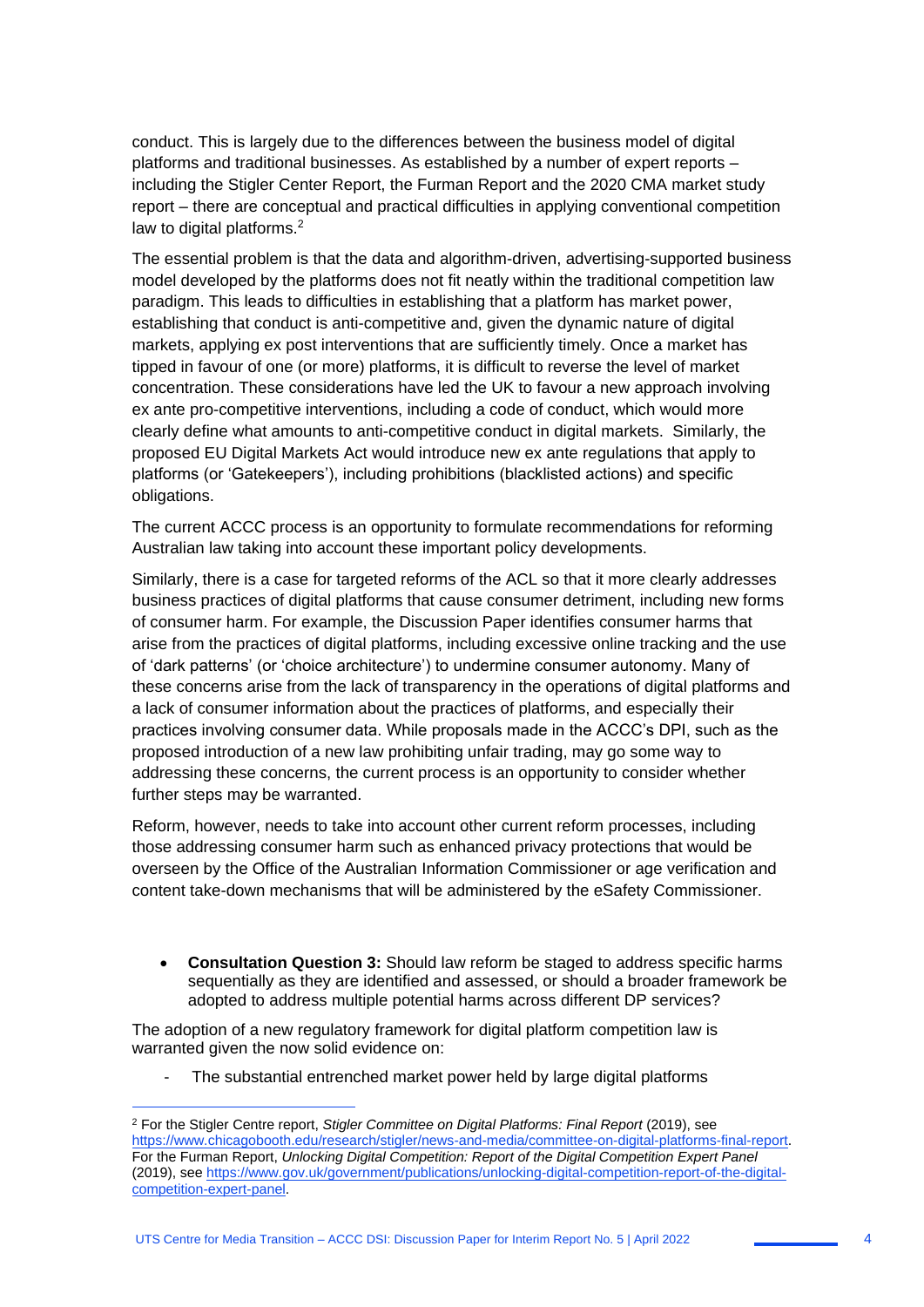- The sector-specific sources of this market power, and success of the large digital platforms in defending and boosting this market power
- The sector-specific capacity of large digital platforms for anti-competitive conduct
- The demonstrated limits of existing competition law to expeditiously address competition issues coupled with the greater likelihood of irreversible damage to competition occurring
- The key importance to Australian consumers, businesses and society of digital platform services.

Any new digital competition regulation framework should, however, have the flexibility to respond quickly to new competition challenges as the sector continues to rapidly evolve.

There is not at present a compelling case for a DP-specific consumer protection regulatory framework as:

- Existing consumer protect law has been adequate for some DP issues
- Necessary reforms can likely be accommodated within the existing framework; for example, we support the proposition that the ACL should prohibit unfair trading practices, rather than just unconscionable conduct.

Other regulatory reform initiatives are being pursued in relation to key DP consumer and society harms.

## Issue 2: Regulatory tools

- **Consultation Question 4:** What are the benefits, risks, costs and other considerations (such as proportionality, flexibility, adaptability, certainty, procedural fairness, and potential impact on incentives for investment and innovation) relevant to the application of each of the following regulatory tools to competition and consumer harms from digital platform services in Australia?
	- a) prohibitions and obligations contained in legislation
	- b) the development of code(s) of practice
	- c) the conferral of rule-making powers on a regulatory authority
	- d) the introduction of pro-competition or pro-consumer measures following a finding of a competitive or consumer harm
	- e) the introduction of a third-party access regime, and
	- f) any other approaches not mentioned in chapter 7.

The business models and practices of digital platforms merit consideration being given to the adoption of new regulatory paradigms or measures, including those involving ex ante interventions. Each of the following categories may constitute forms of ex ante regulation.

#### *[a] Prohibitions and obligations embodied in legislation*

The EU's proposed Digital Markets Act includes a number of prohibitions (or blacklisted activities) and positive obligations that apply specifically to digital platforms (known as 'Gatekeepers').

Article 5 of the EU proposal would, in summary, prohibit Gatekeepers from: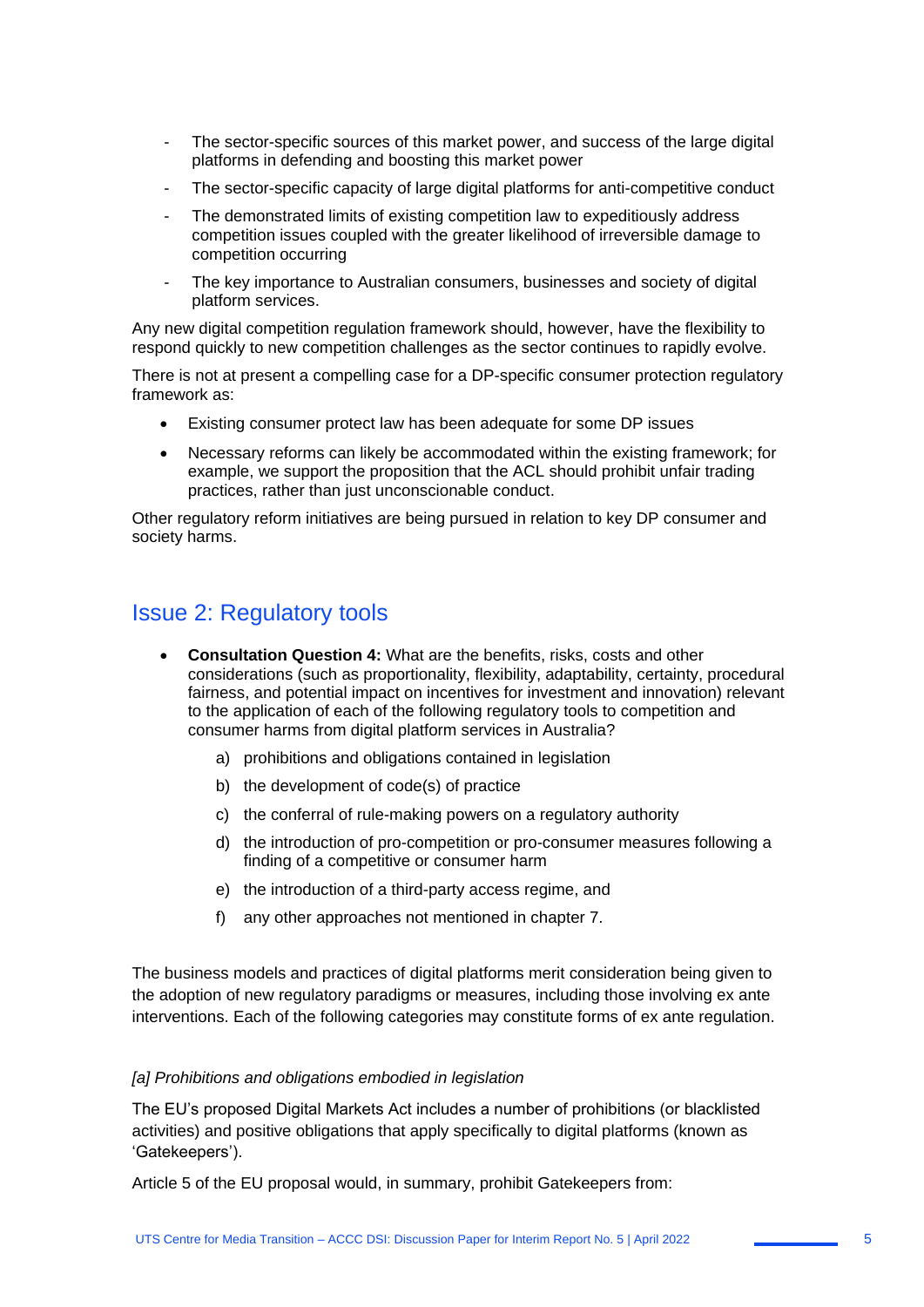- combining personal data from a core service with data collected from other services or from third parties;
- preventing business users from raising issues with any public authority relating to any practices of Gatekeepers; and
- bundling different core platform services offered by the Gatekeeper.

Article 5 would also impose obligations on Gatekeepers to:

- allow business users to offer the same products or services to end-users through third party online intermediation services at prices or conditions that are different from those offered through the online intermediation services of the Gatekeeper;
- **EXEDENT Allow business users to promote offers to end users acquired via the core platform** service, and to conclude contracts with these end users; and
- provide advertisers and publishers to which it supplies advertising services, upon their request, with information concerning the price paid by the advertiser and publisher, as well as the amount or remuneration paid to the publisher.

Article 6 of the proposed regulation includes a list of obligations and prohibitions that are subject to case-by-case further specification by a regulatory process. These obligations and prohibitions include:

- refrain from using, in competition with business users, any data not publicly available, which is generated through activities by those business users of its core platform services;
- guarantee the possibility for end users to uninstall pre-installed applications on its core platform services;
- **•** refrain from treating more favourably in ranking services and products offered by the Gatekeeper itself and apply fair and non-discriminatory conditions to such ranking;
- **•** refrain from technically restricting the ability of end users to switch between and subscribe to different software applications and services to be accessed using the operating system of the Gatekeeper; and
- provide advertisers and publishers, upon their request and free of charge, with access to the performance measuring tools of the Gatekeeper and the information necessary for advertisers and publishers to carry out their own independent verification of the ad inventory.

The paradigm applied in the proposed Digital Markets Act, which includes prohibited practices as well as practices which are presumptively prohibited, bears some similarity to the paradigm adopted in the European Commission's proposal for regulating artificial intelligence (AI) systems, which prohibits practices and technologies that pose an unacceptable risk, while applying a higher level of regulation to systems that pose a high risk than to other AI systems.<sup>3</sup> For example, the proposed AI Act includes a prohibition on particular exploitative or manipulative practices, specifically those with a significant

1

<sup>3</sup> European Commission, *Proposal for a Regulation of the European Parliament and of the Council Laying Down Harmonised Rules on Artificial Intelligence (Artificial Intelligence Act) and Amending Certain Union Legislative Acts,* COM (2021) 206 final.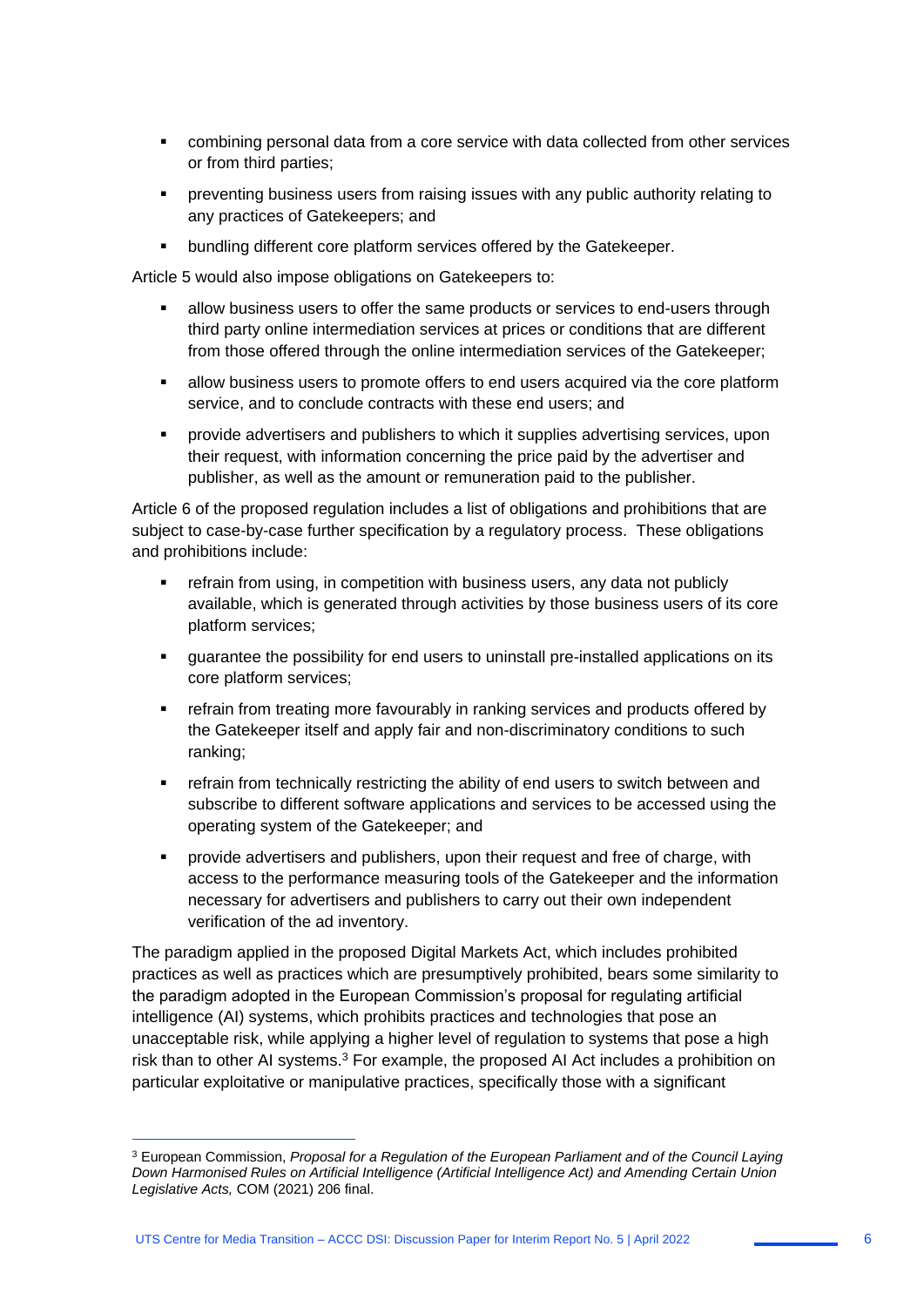potential to manipulate persons through subliminal techniques or exploit vulnerable groups, such as children or people with disabilities.

Ex ante prohibitions or positive obligations are particularly strong forms of market interventions. Ill-considered prohibitions may have the effects of reducing the efficiency of platform practices (such as the efficiency of data use) or deterring beneficial innovation. Nevertheless, where practices are clearly socially detrimental, bright line rules can be an effective form of regulation, providing clarity to business and consumers alike. The Discussion Paper raises the prospect of imposing internal data separation rules, or data silos, that would limit uses or matching of data by digital platforms. And the UK government is considering data separation measures as one of a range of potential pro-competitive interventions (PCIs).

On balance, we consider that targeted and proportionate data separation rules may be one of the most effective measures to redress the entrenched market power of platforms. There may also be a role for targeted positive obligations such as information forcing rules, requiring the sharing of information about advertising and ranking practices, to increase the transparency of platform operations.

In relation to consumer protection reforms, the Discussion Paper raises the prospect of introducing regulatory measures to deter the use of 'dark patterns' to exploit and manipulate consumers, especially vulnerable consumers. In this respect, we support the introduction of a targeted and calibrated prohibition on unfair trading practices, which could provide an ex post safeguard against some of these concerning practices.<sup>4</sup> There is, however, a case for this to be supplemented by ex ante rules relating to the design of platform interfaces, such as prohibiting default settings that favour the services of platform operators at the expense of competitors (including the use of 'visual nudges') or are designed to unfairly lock-in consumers (such as making it difficult to cancel a service). If such prohibitions or obligations were to be introduced, care would clearly be needed in how the rules were drafted. An alternative to addressing these issues through statutory prohibitions or obligations would be to incorporate the relevant rules in codes of practice. In the UK, for example, the CMA has proposed imposing a 'fairness by design' duty in enforceable codes, which would be aimed at achieving the same objective as legislative rules directed at platform design.

*[b] the development of code(s) of practice* 

1

#### *[c] the conferral of rule-making powers on a regulatory authority*

In the discussion paper (pp 75-76), the ACCC makes the following observation about codes of practice:

In Australia, codes of practice are used in a number of sectors, including electricity, banking, dairy, food and groceries, franchising and telecommunications. The ACCC is currently responsible for administering several mandatory industry codes under Part VIB of the CCA, including the Dairy Code of Conduct and the Electricity Retail Code, and could have a role in monitoring the development and compliance with any digital platform industry codes.

<sup>4</sup> See, for example, J.M. Paterson and E. Bant, 'Should Australia Introduce a Prohibition on Unfair Trading? Responding to Exploitative Business Systems in Person and Online' (2021) 44 *Journal of Consumer Policy* 1*.*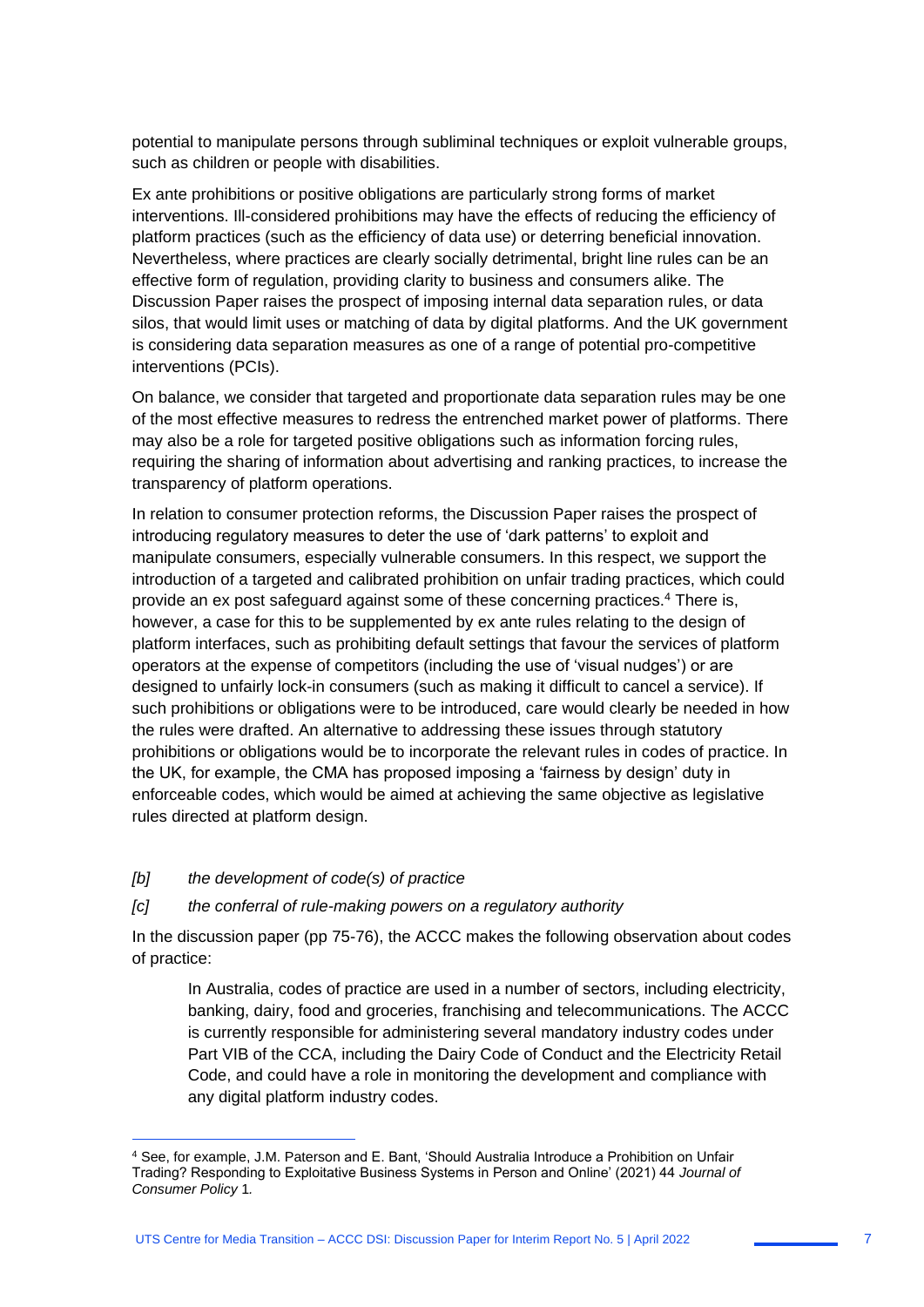Among the examples given for these various sectors and codes is the Telecommunications Consumer Protection Code (TCP Code) registered with the ACMA under Part 6 of the *Telecommunications Act 1997* (Cth).

We note that there is great variation in terms of how codes of practice are developed and enforced. Part IVB of the CCA allows for both voluntary and mandatory codes, with mandatory codes developed by the ACCC having the status of legislative instruments. The TCP Code, in contrast, is developed by industry, then registered and enforced by the ACMA, and is not a legislative instrument. The new codes to be developed for the online content scheme under the *Online Safety Act 2021* (Cth) will be more like the TCP Code than the Part IVB codes. As the ACCC also notes, the Australian Voluntary Code of Practice on Disinformation and Misinformation developed by DIGI is a voluntary code, not registered with the ACMA or the eSafety Commissioner, and for which there are no enforcement powers.

The discussion paper also suggests the ACCC or another regulator could be given rulemaking powers 'to achieve overarching objectives or principles contained in the legislation' which would 'enable prohibitions and/or obligations to be detailed and potentially adaptable in their application' (77). The National Electricity Rules are provided as an example. In the communications sector, comparable rules would (presumably) be the service provider rules and standards developed by the ACMA under both the Telecommunications Act and the *Broadcasting Services Act 1992* (Cth).

In considering the use of codes of practice and regulator rule-making powers, we think it would be helpful for the ACCC to take account of the research and commentary provided as part of Part C of the Consumer Safeguards Review conducted by the (now) Department of Infrastructure, Transport, Regional Development and Communications in 2020.<sup>5</sup> That review should be of assistance because it explicitly considered the interaction of rules developed by industry in codes of practice and rules developed by the regulator.

The following material is adapted from the submission made by the CMT to that review. It is partly based on research into consumer and public participation in industry rule-making.<sup>6</sup>

1. What role should direct regulation, industry codes and guidelines play in a revised safeguards framework?

It needs to be recognised that a significant level of investment is required to achieve responsiveness in code development – specifically, the adequate involvement of consumer and community representatives. Responsive engagement can be expensive and time consuming, and a decision by government to maintain co-regulation would also require a commitment to meet these costs or to continue to support the funding of them via charges placed on telecommunications carriers.

1

<sup>5</sup> See https://www.infrastructure.gov.au/have-your-say/consumer-safeguards-review-consultation-part-cchoice-and-fairness

<sup>6</sup> Lee, K. & Wilding, D. (2019), *Responsive Engagement: Involving Consumers and Citizens in Industry Rule-making*, Australian Communications Consumers Action Network, Sydney. This report was funded by a research grant from the Australian Communications Consumers Action Network. The operation of ACCAN is made possible by funding provided by the Commonwealth of Australia under section 593 of the *Telecommunications Act 1997*. This funding is recovered from charges on telecommunications carriers. See also Lee, K. & Wilding, D. (2021), 'Towards Responsiveness: Consumer and Citizen Engagement in Co-regulatory Rule-making in the Australian Communications Sector'. *Federal Law Review*, 49(2), pp. 272–302; Lee, K. & Wilding, D. (2022). 'The Case for Reviewing Broadcasting Co-Regulation'. *Media International Australia* 182(1), pp. 67-80.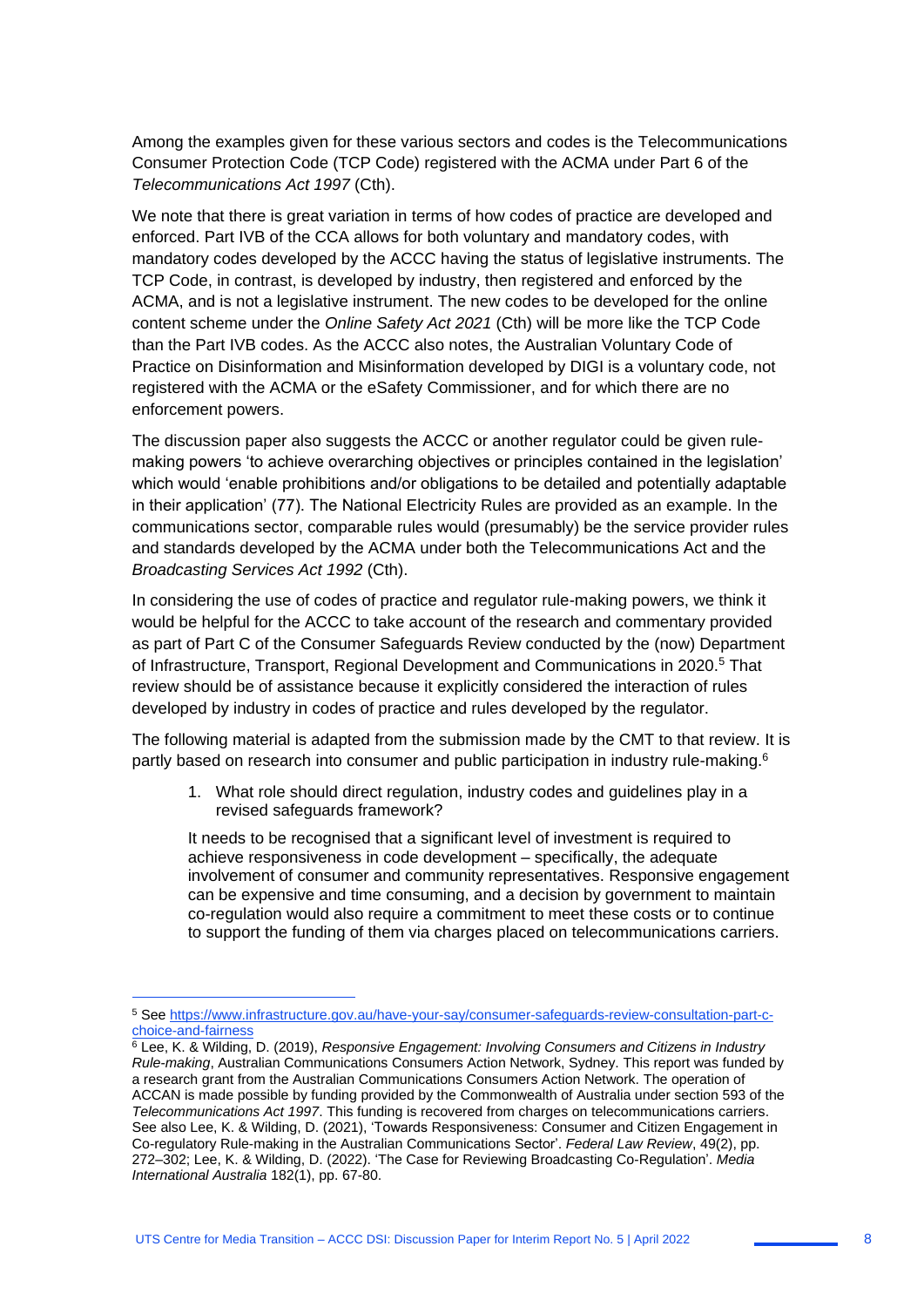While there are some shortcomings in the design and application of Part 6 of the Telecommunications Act, Part 6 (as implemented by Communications Alliance and ACMA in practice) provides the opportunity for public and consumer engagement in the shaping of rules, not just an opportunity to comment on industry plans. In short, it offers consumers a 'seat at the table' that is rarely provided, even by government.

Co-regulation is commonly justified on the basis that it creates opportunities for better targeted rules, and better rules are said to lead to better regulatory outcomes. Co-regulation creates opportunities for better targeted rules because it allows government to draw on greater expertise and access specialist information and resources. Greater expertise and specialist information and resources are usually associated with industry input and the desirability for regulatory solutions that are grounded in industry practice. However, capturing consumer and public input is equally valuable. This point is illustrated in the case studies provided in the previous work of one of the authors in relation to *Industry Code ACIF C625: Information on Accessibility Features for Telephone Equipment Code (2005):*

The central issue involved the information equipment suppliers had to provide. Its resolution turned to a significant degree on the information people with disabilities needed to assess if phone equipment was appropriate for their particular circumstances. All consumer and disability representatives were knowledgeable about those issues and could draw on developments in the UK and elsewhere. One had involvement with Cost 2019, a European Community-funded project which among other things, considered accessibility features and telephone equipment. Another was trained electronics engineer with over 10 years' work experience modifying electronics equipment for individuals with physical disabilities. The third representative co-wrote an extensive report on accessibility features in 1998. As one consumer and disability representative stated, with some exceptions, equipment manufacturers were the ones lacking knowledge of the issues surrounding disability.<sup>7</sup>

This example shows the potential offered by responsive forms of co-regulation, where experienced consumer representatives are directly involved in rule formation. It is a potential unlikely to be met by alternative forms of government regulation.

We offer this view on the desirability of a co-regulatory environment noting that we are addressing only its rule-making aspect, and that there are other aspects of coregulation (eg, those relating to enforcement) under consideration in this review, which may affect overall conclusions about the mix of regulatory approaches. We also note that voluntary instruments such as guidelines may be effective in relation to some matters, other than those dealt with in the TCP Code and other consumer codes, which require a coordinated and consistent industry approach.

- 2. How could the code-making process be strengthened to improve consumer outcomes and industry compliance?
	- a. Based on our research, we propose that the Telecommunications Act be amended to set a new objective for industry bodies to engage comprehensively with the public, especially in circumstances where there is likely to be widespread application or significant consumer impact. While Communications Alliance has performed well in deploying mechanisms such as working committees that include consumer representatives, the legislative framework should provide a surer footing for individual consumers to be involved in developing rules that directly affect them and should encourage the exploration of new forms of engagement that address

 $\overline{a}$ 

<sup>7</sup> Lee, K. (2018), *The Legitimacy and Responsiveness of Industry Rule-Making*, Hart Publishing, Oxford, UK, p. 112.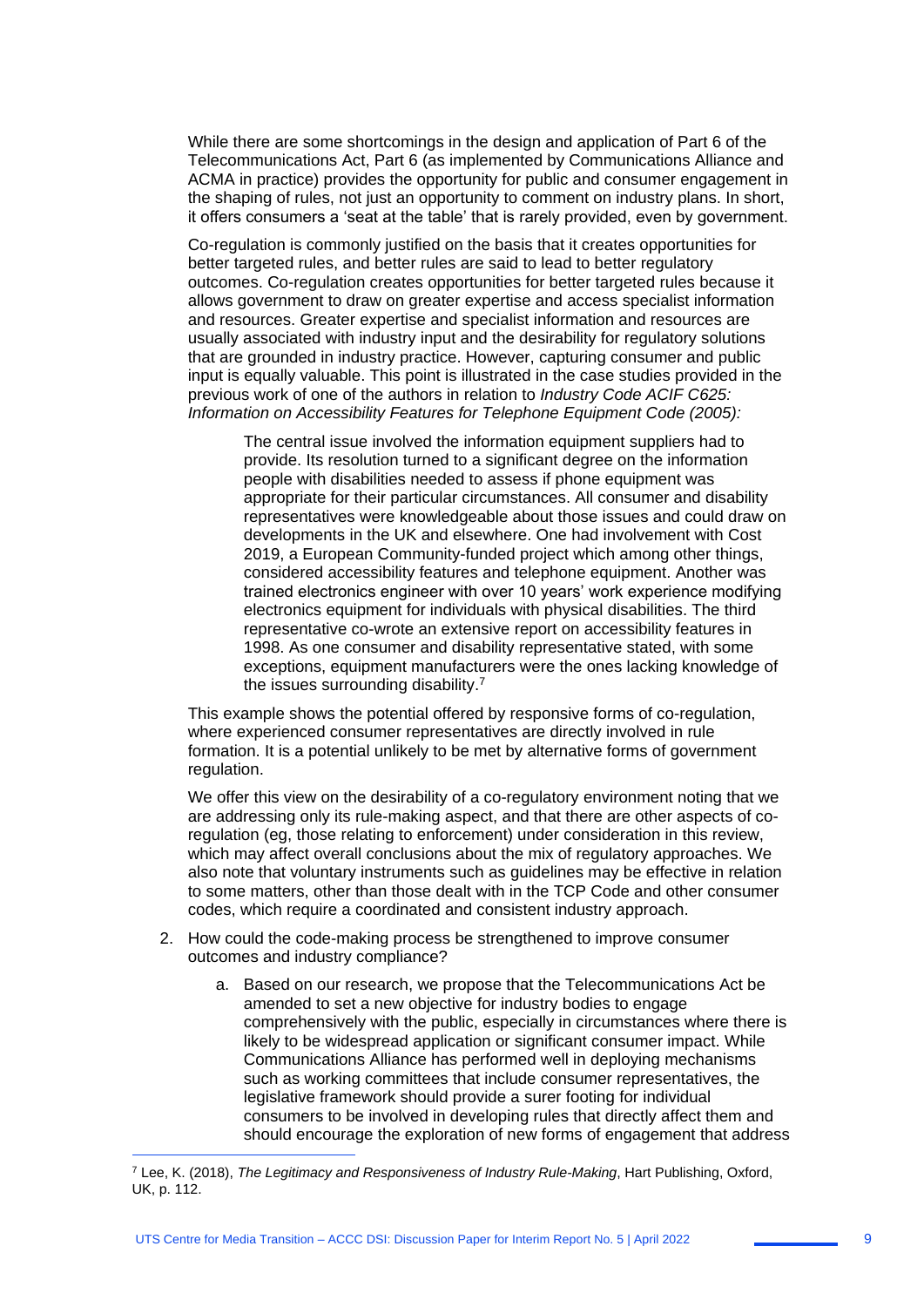known participation barriers. The Telecommunications Act also needs to be adapted to further assist the work of consumer representatives who already participate in the Part 6 process.

- b. To support these objectives, the statutory criteria for registration of a consumer code under Part 6 should be varied to require ACMA to be satisfied that certain minimum engagement levels have been reached (except in the case of minor modifications to existing codes). These minimum requirements could include the following:
	- i. the extent of public and consumer consultation must reflect the likely impact of the proposed rules on consumers and the wider public
	- ii. the industry body has consulted at least one representative consumer organisation early in the code development/review process (ie, at the issues-gathering stage) and has appointed consumer or public members to a working committee to draft the code
	- iii. the industry body has published an issues paper before issuing draft rules/variation, to allow for public comment at two stages; and
	- iv. the industry body has made reasonable efforts at inclusivity and addressing participation barriers in its engagement practices.
- c. In addition to these minimum requirements, the Telecommunications Act should give the ACMA powers to specify the mechanisms of engagement industry bodies should use in specific circumstances. There are various specific proposals for enhancing engagement activities (eg, using focus groups or round tables to elicit responses on complex issues; issuing marked-up versions of code revisions). Some of these could be included in the set of measures considered by the ACMA. A more general requirement could be that consultation documents of an industry body are deposited with the ACMA or another communications hub so there is a central point for communications industry consultation.
- d. Related to these aspects of code registration, the Consultation Paper (p.15) notes that 'the test for registering codes is low and subjective' and that the current legislative provisions might prompt ACMA to make an overall decision on the code when there might be a need for amendments/improvements to specific provisions. On p.24 it proposes new provisions 'specifying that ACMA must refuse to register sub-optimal codes or code provision(s), and can require changes to sub-optimal provisions, for example, to address consumer concerns or lack of clarity in provisions' and 'providing a higher threshold for code registration beyond providing "appropriate community safeguards"'. We agree with these comments and suggest that the test, at least for consumer codes, requires that the ACMA be satisfied that the code will improve consumer outcomes (eg, by having a material effect in addressing consumer harms or by enhancing consumer safeguards).
- e. In our view, the Telecommunications Act should also be varied to allow public and consumer members of a working committee to present to the ACMA, collectively, an alternative version of the code for registration, in circumstances where agreement has not been reached by the committee despite the good faith efforts of working committee members. A more farreaching proposal is for the Telecommunications Act to give consumer organisations that meet certain criteria the power to develop consumer codes and to seek registration by the ACMA. Under this scenario, it would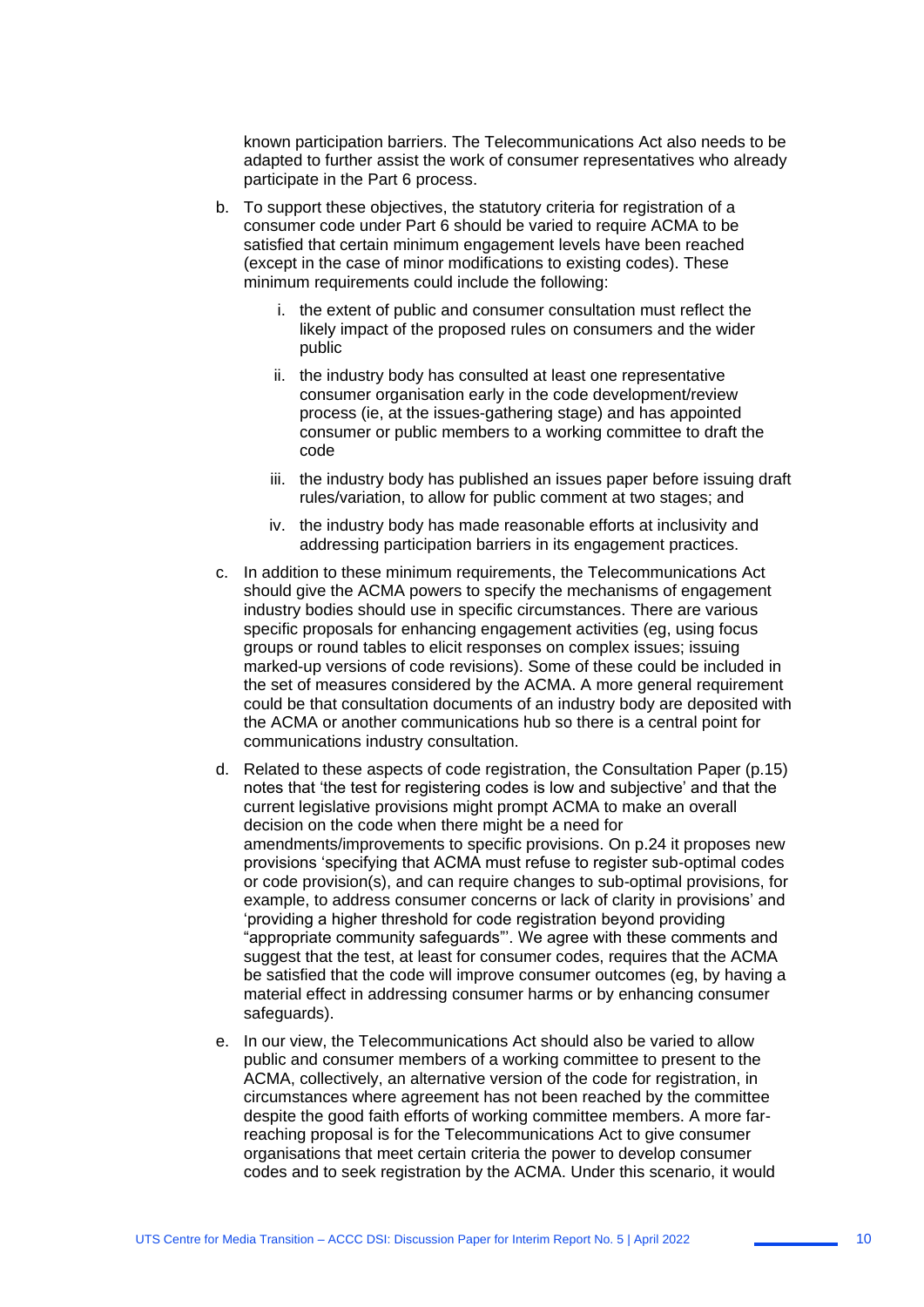be consumer organisations that would have an obligation to promote and manage engagement in code development, and the ACMA would need to gauge the impact on suppliers before making a decision to register the code. This approach might be particularly suited to some aspects of consumer protection that would benefit from a consumer-driven approach, and would help to provide incentives for industry to address the areas of concern raised by consumer representatives.

- f. Finally, the Consultation Paper (p.14 and p. 24) notes the length of time taken to develop some codes and contemplates this as a reason for moving to government regulation. In our view, delays in code development should be addressed by placing an obligation on ACMA to monitor working committee progress and a power to impose its own deadlines if milestones set by the working committee are not met. Problems with time management should not be a reason to revert to government regulation without adequate exploration of possible measures that incentivise all parties to conclude code development in a timely fashion. Co-regulation provides opportunities for consumer engagement that are in most cases superior to direct regulation.
- 3. Are current constraints on ACMA's power to make industry standards regulating consumer safeguards appropriate?
	- i. The Consultation Paper (p.14) notes that ACMA can only request that industry develop a code in certain circumstances. On p. 24 it proposes 'ACMA could be given "reserve" powers to make consumer protection rules without first requesting a code or finding a code deficient, where it is satisfied that prompt, direct action is necessary'. Notwithstanding our support for co-regulatory fora, we support this proposal for two reasons. First, as the Paper suggests, it allows fast responses to urgent situations that could lead to consumer harm. Second, it provides an incentive for industry participants to develop genuine and effective co-regulatory processes.

#### *[e] A 3rd party access regime*

Third party access regimes for bottleneck facilities and infrastructure have been successful in facilitating market entry in other sectors exhibiting prohibitive barriers to entry, including telecommunications. Similarly, a digital platform data access regime could reduce a key barrier to entry if designed and administered to:

- Preserve the privacy and discretion of customers drawing on experience from recent data access regimes in other sectors
- Cover only raw data itself, not analytical tools and techniques (including algorithms) developed by the incumbent that entrants could reasonably (and creatively) supply themselves
- Minimise scope for parties gaming the system, including stalling access through numerous disputes and lengthy appeals
- Specify clear end-point conditions for the regime rather than leaving this openended.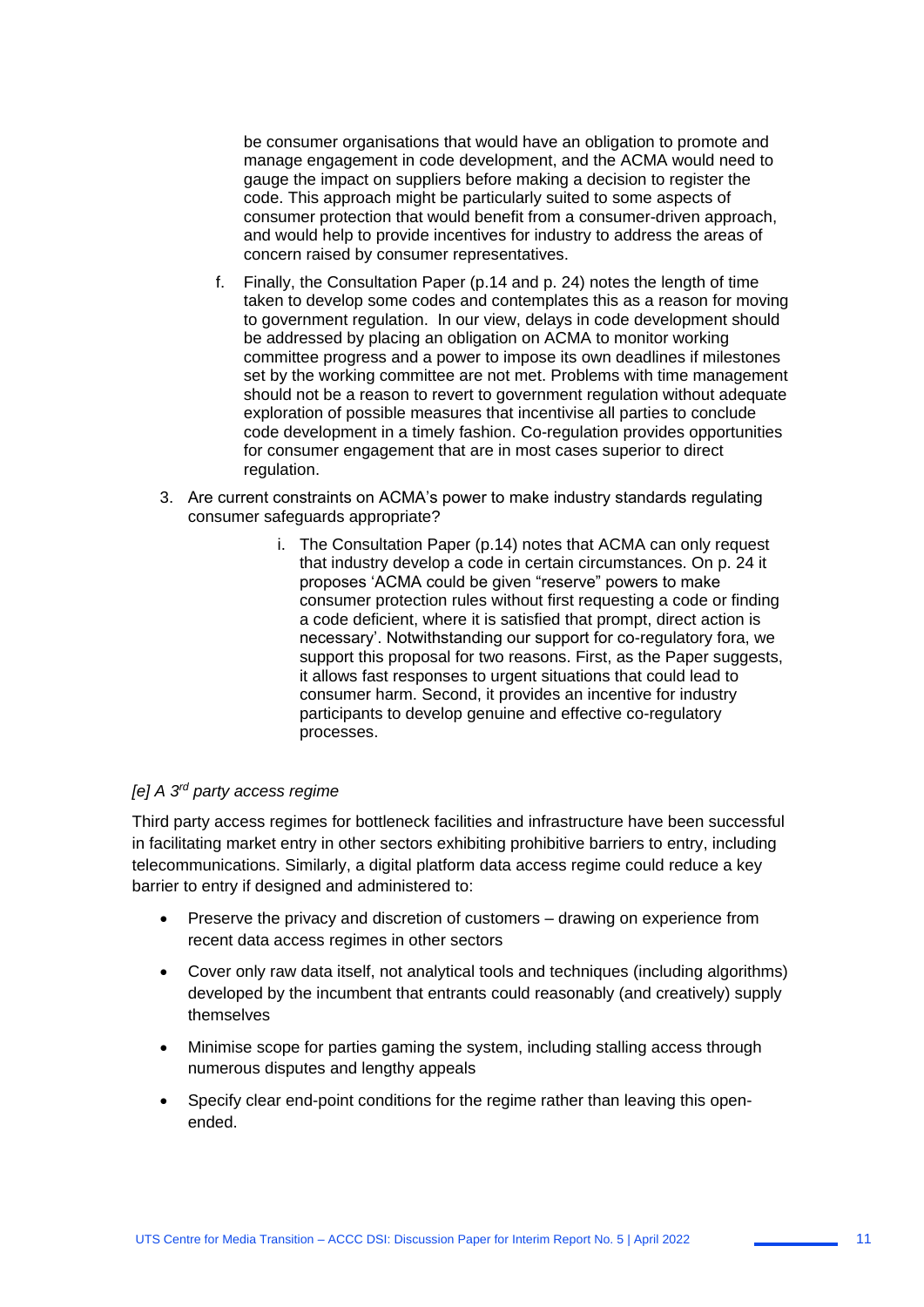We note that UK data access proposals are for inclusion in the proposed code and not a legislative regime. Given the greater flexibility of a code, the merit of a similar approach here should be considered.

• **Consultation Question 5:** To what extent should a new framework in Australia align with those in overseas jurisdictions? What are the key elements that should be aligned?

Alignment is beneficial for the large digital platforms for three reasons:

- First, the effectiveness of the regulation given many of their services are provided globally meaning limited scope for effectiveness at the individual jurisdiction level
- Second, alignment would reduce the red tape burden on the digital platforms
- Third, alignment allows for replication of successful regulatory models from other countries.

However, the pursuit of alignment needs the be tempered by different institutional settings across jurisdictions, and different levels of concern between countries about particular consumer harms or limits to competition being addressed by regulation.

### Issue 3: Resolving disputes

1

• **Consultation Question 15:** Should specific requirements be imposed on digital platforms (or a subset of digital platforms) to improve aspects of their processes for resolving disputes with business users and/or consumers? What sorts of obligations might be required to improve dispute resolution processes for consumers and business users of digital platform services in Australia?

In March 2022, the Centre for Media Transition issued the consultation version of a report titled *Digital Platform Complaint Handling: Options for an External Dispute Resolution Scheme*. Two of the authors of that report, Derek Wilding and Karen Lee, have contributed to this submission. The consultation report is the first output of research funded by UTS and through a research grant from the Australian Communications Consumers Action Network (ACCAN).<sup>8</sup> It was prompted by Recommendations 22 and 23 of the Final Report of the ACCC's Digital Platforms Inquiry (concerning respectively the development of minimum internal dispute resolution standards and the establishment of an ombudsman scheme) and by the Government's response to those recommendations; namely, that the Government 'work with major digital platforms to scope and implement a pilot external dispute resolution mechanism for complaints between consumers, businesses and digital platforms'.<sup>9</sup>

While the CMT's report on this topic will not be finalised until the researchers have considered feedback from stakeholders, some preliminary findings are set out below. We recognise that this research concerns the viability of an external disputes scheme, whereas the consultation question is concerned with internal standards (although section 8.4.2 of the discussion paper also refers to the proposal for a digital platform ombudsman). Nevertheless, we think our research may be of value to the ACCC for two reasons. First, the background to external and internal dispute resolution – that is, the types of complaints made and how they are handled – is the same. Second, our research shows there are

<sup>&</sup>lt;sup>8</sup> The operation of ACCAN is made possible by funding provided by the Commonwealth of Australia under section 593 of the *Telecommunications Act 1997*. This funding is recovered from charges on telecommunications carriers.

<sup>9</sup> Australian Government, *Regulating in The Digital Age: Government Response and Implementation Roadmap for the Digital Platforms Inquiry*, December 2019, p 13.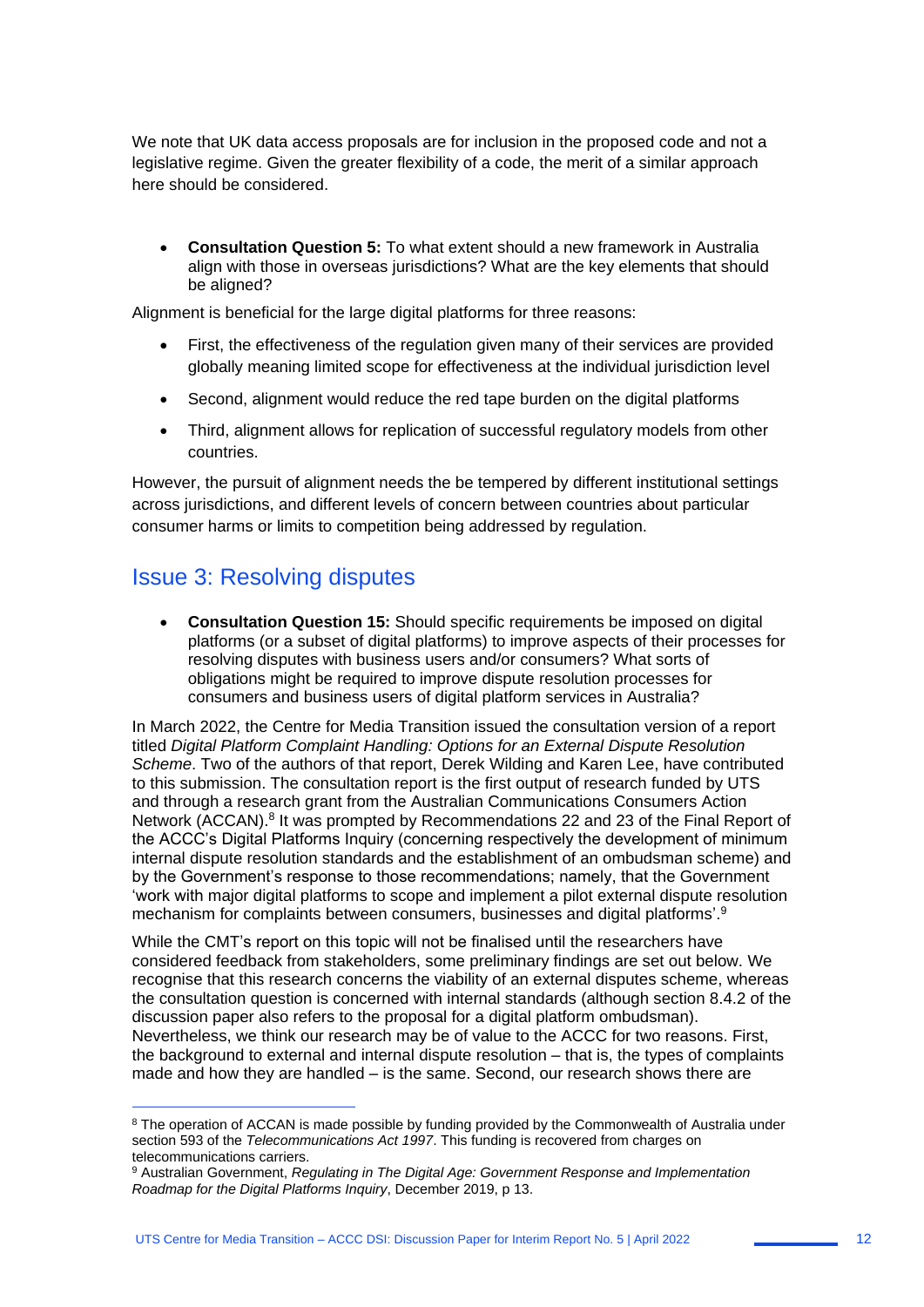likely to be some significant challenges in developing an effective EDR scheme for digital platforms; this, in turn, might point to the value of developing – as an alternative – internal dispute resolution standards as proposed in DPI Recommendation 22.

#### **Background – complaints by users of digital platforms**

Research published by ACCAN in late 2021 showed that 74% of Australians think that it needs to be easier for people to make a complaint and that 78% think that it needs to be easier for people to get their issues resolved.<sup>10</sup> Our review of the types of problems that consumers encounter on social media resulted in the identification of two broad categories of matters: social complaints and transactional complaints.<sup>11</sup> We further separated each of these two categories into two sub-categories, with social complaints being either 'civic' complaints (being those that have a social dimension, in terms of their possible impact on the community more broadly, rather than specifically on an individual eg, online pornography or disinformation), or complaints about personal harms (those that, while they might also have a wider social impact, are most likely to be most acutely felt by an individual, such as online abuse or defamation). Transactional disputes were separated into complaints about contracts, property rights, business practices (those that concern unmet contractual expectations, undesirable business practices such as spam or an infringement of some kind of property right like copyright) and complaints about the conduct of digital platforms themselves (those that mainly concern the conduct of the platform in its role as 'service provider', such as suspending an account or misusing personal information, even thought they might arise from the conduct of third parties).

Table 1 below shows our classification of these complaints.

#### **Handling of complaints**

1

Some providers of social media services such as Meta have developed sophisticated mechanisms for flagging and review of problematic content, as well channels for complaint in relation to participation in buy and sell groups and other forms of e-commerce. It appears that in most cases at least the initial stage of any reporting or complaint is automated. For social complaints, where service providers need to deal with vast quantities of content, flagging of content by users is itself a secondary stage after the application of the platform's own automated content moderation system. It seems that relatively few matters are the subject of human review, and reporting problematic content, where the user may have no further communication on the matter from the service provider, is not regarded as the registering of a complaint.

While the association representing digital platforms, DIGI, has recently formed an independent complaints committee, this mechanism is narrow in scope as it will only address complaints concerning misinformation and disinformation under the Australian Code of Practice on Disinformation and Misinformation, and then only about the failure of the signatories to the code to implement policies and procedures in accordance with the commitments they make under the code to combat misinformation and disinformation.

As the ACCC recognised in the Digital Platforms Inquiry, there is no equivalent for the digital platform sector of the Telecommunications Industry Ombudsman (TIO), an institution with statutory recognition under the *Telecommunications (Consumer Protection and Service* 

<sup>10</sup> See https://accan.org.au/media-centre/media-releases/1942-new-research-finds-nearly-three-quartersof-australians-want-better-complaints-handling-from-digital-platforms.

<sup>&</sup>lt;sup>11</sup> We adopted this distinction between 'social disputes' and 'transaction disputes' based on the work of Ethan Katsch and Orna Rabinovich-Einy. See Katsch, E. & Rabinovich-Einy, O. (2017), 'The Challenge of Social and Anti-social Media' in Ethan Katsch and Orna Rabinovich-Einy, *Digital Justice: Technology and the Internet of Disputes* (Oxford University Press) 109-130, 114.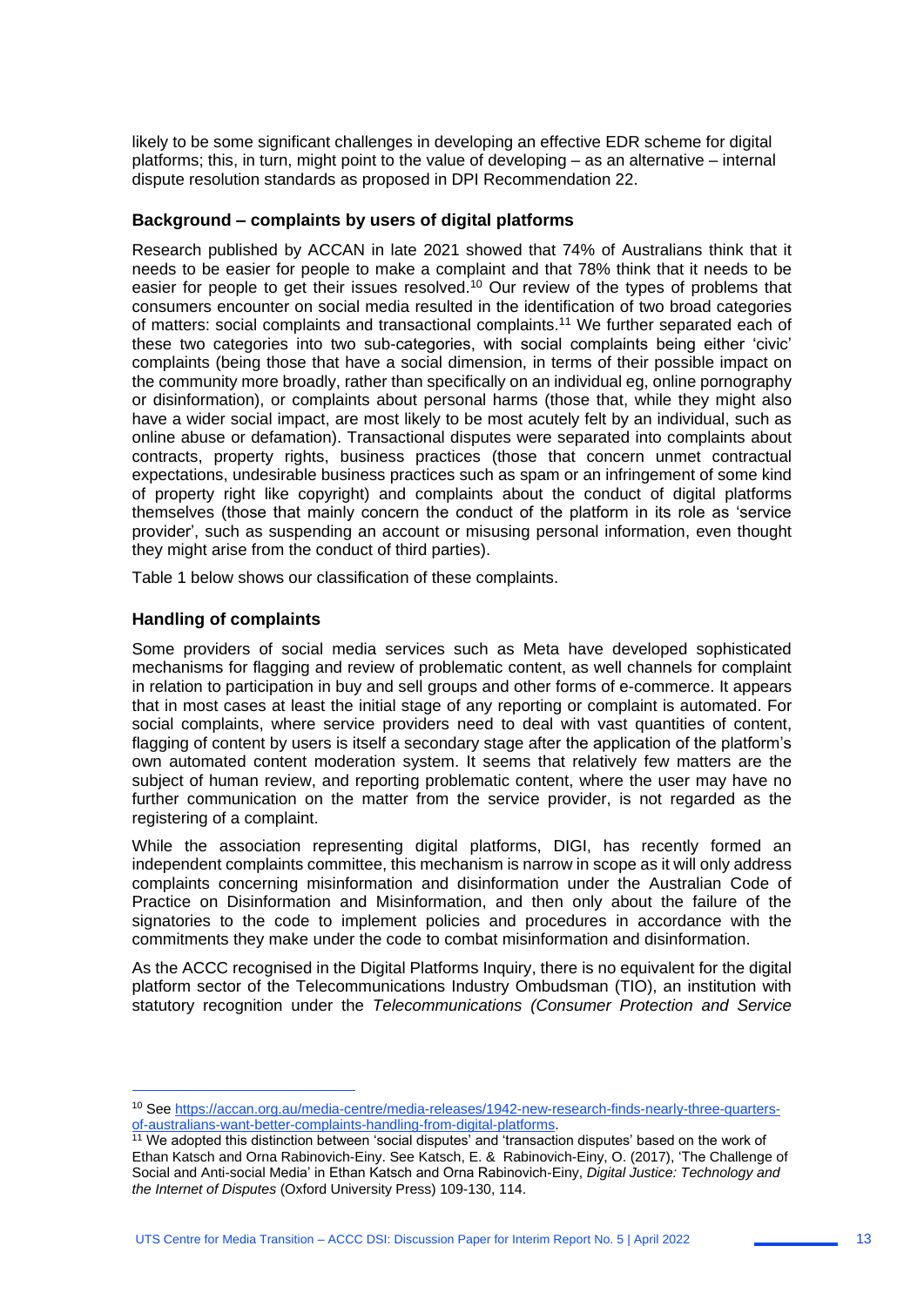Standards) Act 1999 (Cth) that was established in 1993 to 'provide free, independent, just, informal and speedy resolution of complaints about telecommunications services'.<sup>12</sup>

| <b>Social</b>                                                                                                                                                                                                                                              | <b>Transactional</b>                                                                                                                                                                                                                                                                                                                                                                                                                       |
|------------------------------------------------------------------------------------------------------------------------------------------------------------------------------------------------------------------------------------------------------------|--------------------------------------------------------------------------------------------------------------------------------------------------------------------------------------------------------------------------------------------------------------------------------------------------------------------------------------------------------------------------------------------------------------------------------------------|
| <b>Civic complaints</b><br>Pornography and other offensive content<br>Disinformation and misinformation<br>Advertising content (breaching<br>community standards)<br>News content<br><b>Election advertisements</b><br>Censorship*<br>Use of fake accounts | <b>Complaints about the conduct</b><br>of digital platforms<br>Claims made against digital platforms<br>about their own conduct in relation to<br>other businesses<br>Consumer claims against digital<br>$\bullet$<br>platforms re product quality, charges etc<br>Other privacy breaches by digital<br>platforms*<br>Service disruption, suspension of<br>account etc.                                                                    |
| <b>Complaints about personal harms</b><br>Online-specific abuse<br>Other serious harms with an online<br>dimension<br>Disclosure of confidential or protected<br>information*<br>Damage to reputation<br>Other privacy breaches by third parties*          | <b>Complaints about contracts,</b><br>property rights, business practice<br>Sale of prohibited goods and services<br><b>Scams</b><br>Advertising and product claims, unfair<br>terms, product defects<br><b>Account hacking</b><br>۰<br><b>Breach of copyright</b><br>۰<br>Identity theft, impersonation*<br>$\bullet$<br>Comments in reviews of products and<br><b>services</b><br>Spam and unwelcome notifications or<br>communications* |

Table 1: Types of complaints made about content and conduct on digital platforms

### Options for an external complaints scheme

In the DPI Final Report, the ACCC nominated the TIO as a likely home for unresolved complaints about digital platforms. In its submission to Treasury in response to the Final Report, the TIO noted that it is already receiving - although it is unable to respond to some complaints about digital platforms. It said the time had come for the introduction of a 'Digital Platform Ombudsman'; that industry schemes are a proven model for new industries; and that – were its resourcing and remit extended to handle these complaints – it would be well suited to take on this role.<sup>13</sup> The TIO submission discussed the sorts of complaints it currently handles, the additional areas of complaint it could handle, and the areas of complaint that would be outside of its scope.

In addition to the TIO, our research considered the roles of the Australian Communications and Media Authority, the eSafety Commissioner, the ACCC (and other consumer protection agencies). DIGI, the Office of the Australian Information Commissioner, and the Australian Small Business and Family Enterprise Ombudsman, Given the initial work of the ACCC and

<sup>&</sup>lt;sup>12</sup> Anita Stuhmcke, 'The Rise of the Australian Telecommunications Industry Ombudsman' 26 (2002) Telecommunications Policy 69-86, 69.

<sup>13</sup> Submission from the Telecommunications Industry Ombudsman to the Treasury's consultation on the final Digital Platforms Inquiry Report, September 2019.